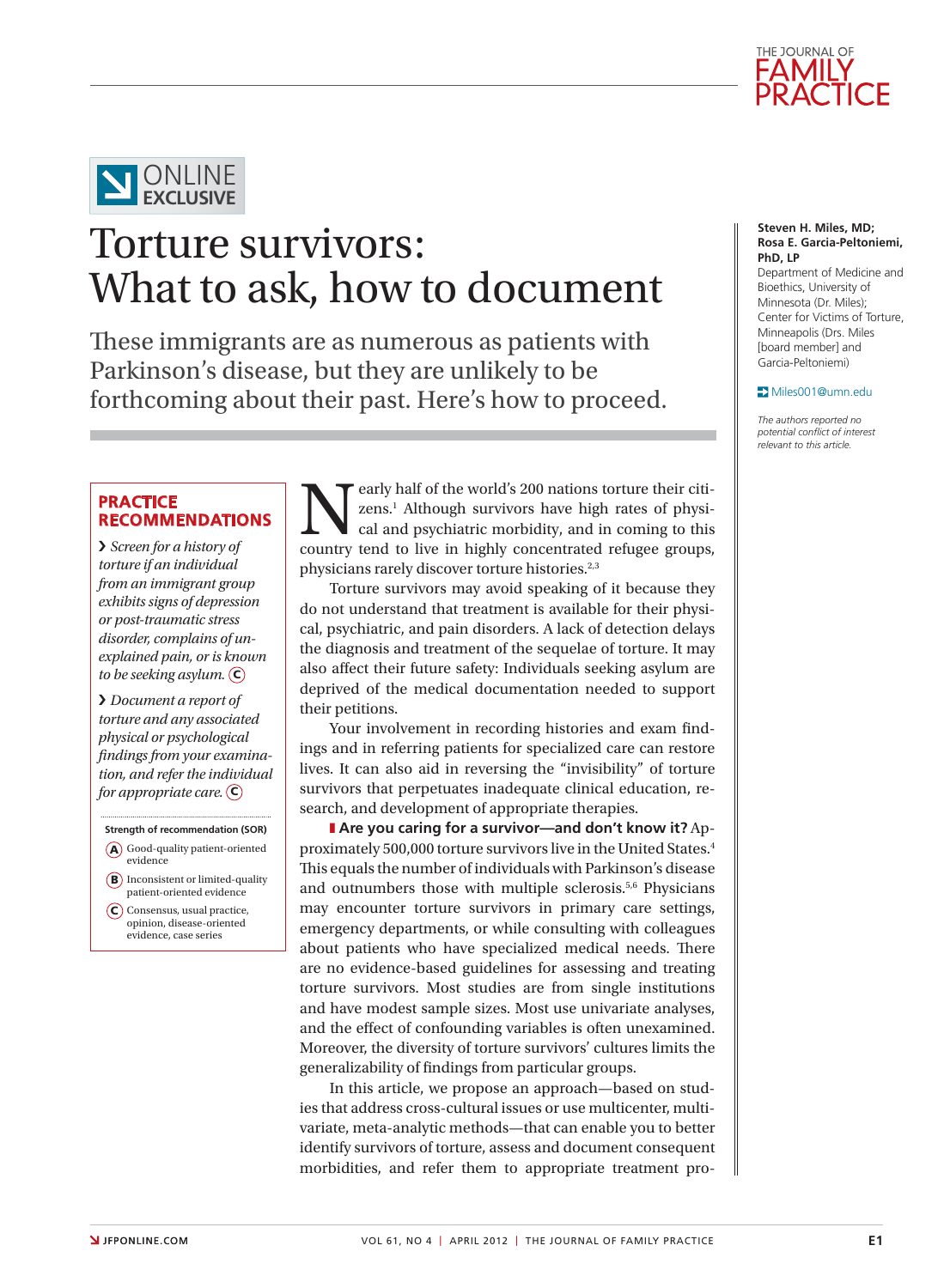**Broach the subject by saying to a patient: "Some people in your situation have experienced torture. Has that ever happened to you?"**

grams. We focus on individuals who were tortured months or years earlier rather than on recently traumatized patients.

# **Facts that justify targeted screening**

Although the number of torture survivors is not so high as to warrant population-wide screening, the prevalence of such victims in easily identified refugee groups does justify screening in this setting. Tortured individuals are more likely to emigrate than are their unmolested fellow nationals.7 Six percent to 12% of immigrants from countries where torture is practiced say they have been tortured.2,3 Torture rates are highest in people seeking political asylum. Twenty percent to 40% of asylum-seeking refugees from Somalia, Ethiopia, Eritrea, Senegal, Sierra Leone, Tibet, and Bhutan report being tortured.7-9 In this context, the lack of data on refugees from countries such as Zimbabwe or Myanmar is not reassuring.

**The plight of children.** About 4% of torture survivors are children.10,11 Some are street children brutalized by police; some are tortured to terrorize family members; some belonged to "enemy" communities. Investigation is warranted if an immigrant child comes from a country where torture is common and if the child was old enough to be imprisoned or forced to serve as a child soldier before entering a safe refugee camp prior to immigration.12 It is more appropriate to screen such children for post-traumatic stress disorder (PTSD) than torture. A metaanalysis found that 11% of refugee children (vs 9% of adults) have PTSD, regardless of whether they were tortured or experienced war or pandemic political violence.10 The American Academy of Child and Adolescent Psychiatry provides a summary of findings typically seen in children with PTSD.13

**How to broach the subject with adults.** Screening for torture survivors is reliable and takes little time. You might want to ask a question that mentions torture specifically. For example, you might say: "Some people in your situation have experienced torture. Has that ever happened to you?"2 Other questions could be less direct and follow the legal definition of torture from the Convention Against Torture: "While in captivity, did you ever experience physical or mental suffering that was deliberately and systematically inflicted by a soldier, policeman, or militant, or other person acting with government approval?"14,15 The sensitivity and specificity of screening questions are estimated at 80% and 90%, respectively.<sup>8</sup> Patient factors that can dampen sensitivity are shame and stigmatization (especially for survivors of sexual torture) and the trauma-amnestic component of PTSD. Secondary gain with regard to immigration appeals, however, rarely causes overreporting.3

If a patient answers Yes to a screening question, your responsibility is 2-fold. First, begin compiling a medical record that accurately reflects the patient's description of torture and the medical findings relevant to those statements. Accurate documentation is important because medical records are used as evidence in hearings to rule on petitions for asylum. Second, refer the patient for proper treatment that can reduce disability, pain, and psychiatric distress.

## **Assess physical morbidity**

Torture survivors' physical symptoms and signs are as varied $16-18$  as the methods by which they have been abused.<sup>19-21</sup> Let a patient's complaints and report of the techniques used guide your examination.9,14,15,22,23

**I** Concussive trauma is nearly universally reported. This includes beatings with fists, clubs, and batons. Caning causes horizontal lesions typically on the buttocks and back or sometimes on the backs of the legs. Whipping is typically applied to the back, where it produces downsloping lesions that curl laterally off the trunk.18 Torturers sometimes place layers of cloth over the skin before beatings to minimize incriminating cuts and scars. In men, genital beatings are so common that researchers include them with general beatings rather than categorizing them as sexual torture.<sup>24</sup> A third to half of survivors report beatings on the feet, a technique that produces chronic neuralgias and disability from fascial injuries, which can be evaluated by MRI.25-27 Prolonged pain and disability from foot beat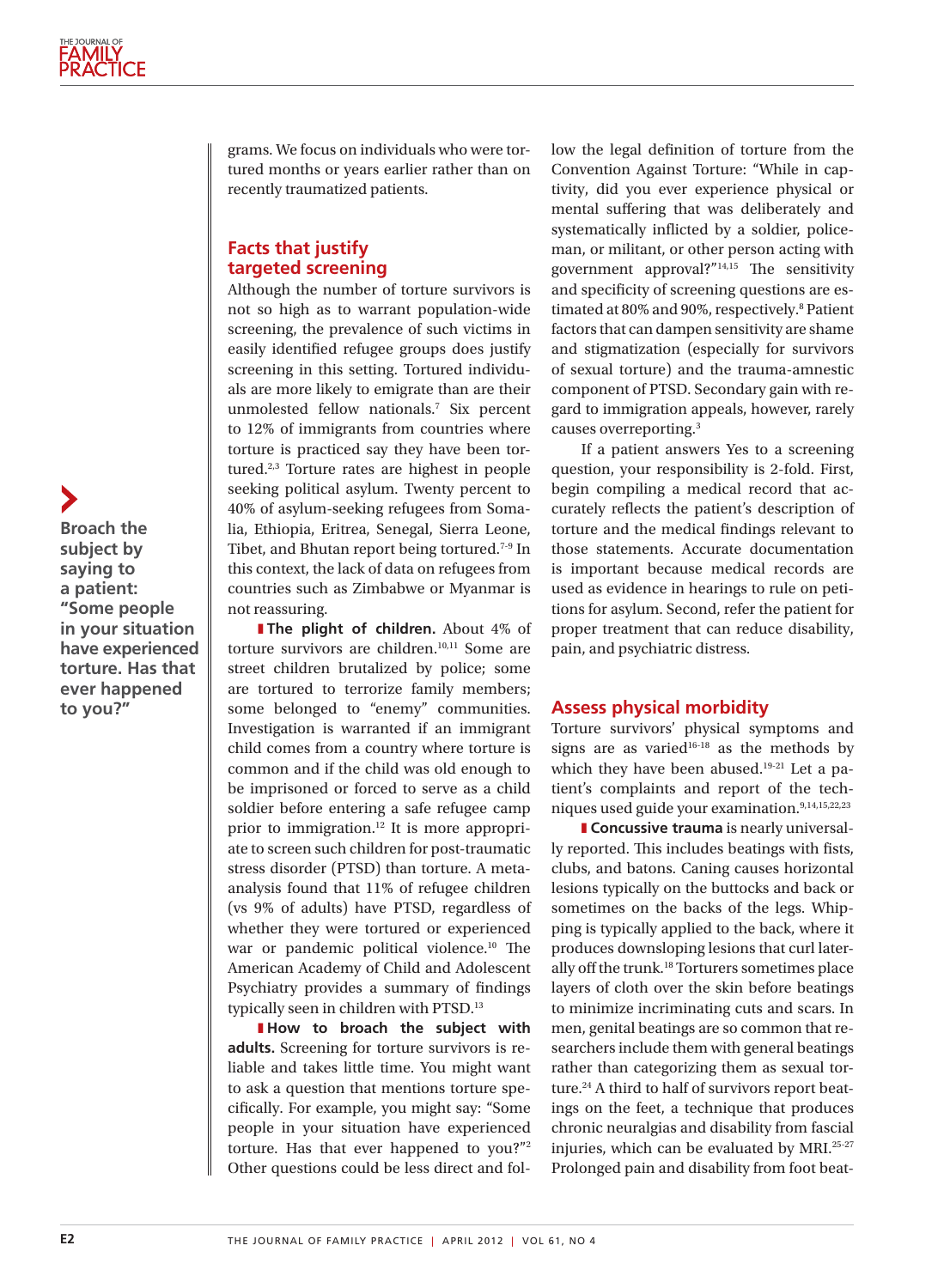ings is associated with PTSD. Concussive trauma to ears can produce hearing loss. Deformities or healed fractures may be signs of blunt force trauma. Gunfire into joints leaves bony injuries and metallic fragments.

**E** Suspension, hyperflexion. Many survivors report being suspended by an extremity or digit or forced into positions of extreme hyperflexion, hyperextension, or rotation. A variant of suspension is the use of stress positions such as confinement in a tight box. These techniques often tear ligaments, tendons, nerves, neural plexi, or other soft tissues, or cause subluxations, dislocations (eg, reverse rotation of the shoulder), fractures, or even amputating avulsions.16,28 Careful examination and imaging of joints can detect such bone and soft tissue injuries.

z **Ligatures, binding, and compression** to extremities or genitalia are used to restrain or to cause pain or injury. The long-term sequelae include scars, neuropathies, ligamentous injuries, muscle trauma, and ischemic injuries. Thumbscrews—small vises clamped on fingers, thumbs, or toes—produce destructive compressive fractures and deformities in the distal bones and joints of the fingers or toes.<sup>16</sup>

**Burns, electrical shock, and mutilation by cutting** are widely inflicted. Shock is applied to the skin, genitalia, or within body cavities with wires, cattle prods, or electrified grids such as bedsprings. Muscle spasms caused by intra-oral cattle prods can cause jaw dislocations. Intense shocks on the back can cause muscle spasms that result in vertebral compression fractures.<sup>16</sup> Although nontherapeutic, biopsies of electrical scars have evidentiary value.18 Teeth are often extracted as a form of mutilation.

**I** Sexual torture is substantially underreported. Five percent to 15% of male torture survivors report being sexually abused.<sup>24,29</sup> Of these, 50% report threats of castration or rape, 33% are raped or forced to perform sex on, or in view of, others, and 10% report genital shocks or mutilation.24,29 Although fewer women than men are tortured, about half of women survivors report sexual torture, usually rape, sometimes in front of family members.30,31 Given the prevalence of rape among female torture survivors, case finding during

or before prenatal care may enable a practitioner to desensitize or sedate a woman before using gynecological instruments or techniques like paracervical injections that can trigger PTSD arousal reactions.

**Injurious environments.** Nearly all torture survivors report being subjected to extremes of heat or cold, a lack of water or food or sanitation or medical care, or crowding, filth, and extreme noise. Some survivors report asphyxia with a dry or wet cloth over the face or by being immersed in water. A few report being given substances that cause dystonia, diarrhea, or loss of consciousness.

### **Assess psychological morbidity**

The distinction between physical and psychological torture is imperfect. Fear of physical violence is a psychological stressor. Psychological torture has physical sequelae such as sexual dysfunction. Psychological torture uses various methods to humiliate, degrade, or cause extreme fear (sham executions, being forced to watch torture), or to isolate or disorient (blindfolding, sleep deprivation) a prisoner.9,15,21 The combination of physical and psychological torture causes severe, chronic psychological morbidity.<sup>7</sup> The nature and severity of this morbidity is shaped by the nature of the torture, personal resilience, social supports, stressors in life after torture, and therapy.

The main psychological sequelae of torture are PTSD, depression, anxiety disorders, and chronic pain syndromes. Of torture survivors seeking treatment, 50% to 67% have PTSD, 33% have depression, 10% have generalized anxiety disorders, and another 10% have other psychiatric diagnoses.<sup>32,33</sup> Forty percent to 70% of torture survivors have chronic pain or somatoform disorders,<sup>7,22,31,34</sup> making it critical that physicians screen for a history of torture with any refugee presenting with recurrent, complex, or unexplained pain.

Many tortured refugees have experienced multiple traumas, including political terror, war, and dislocation. A complex metaanalysis involving 82,000 refugees found that torture is especially correlated with PTSD, whereas stressors such as exposure to con-

**Accurate documentation is important; medical records are used as evidence in hearings to rule on petitions for asylum.**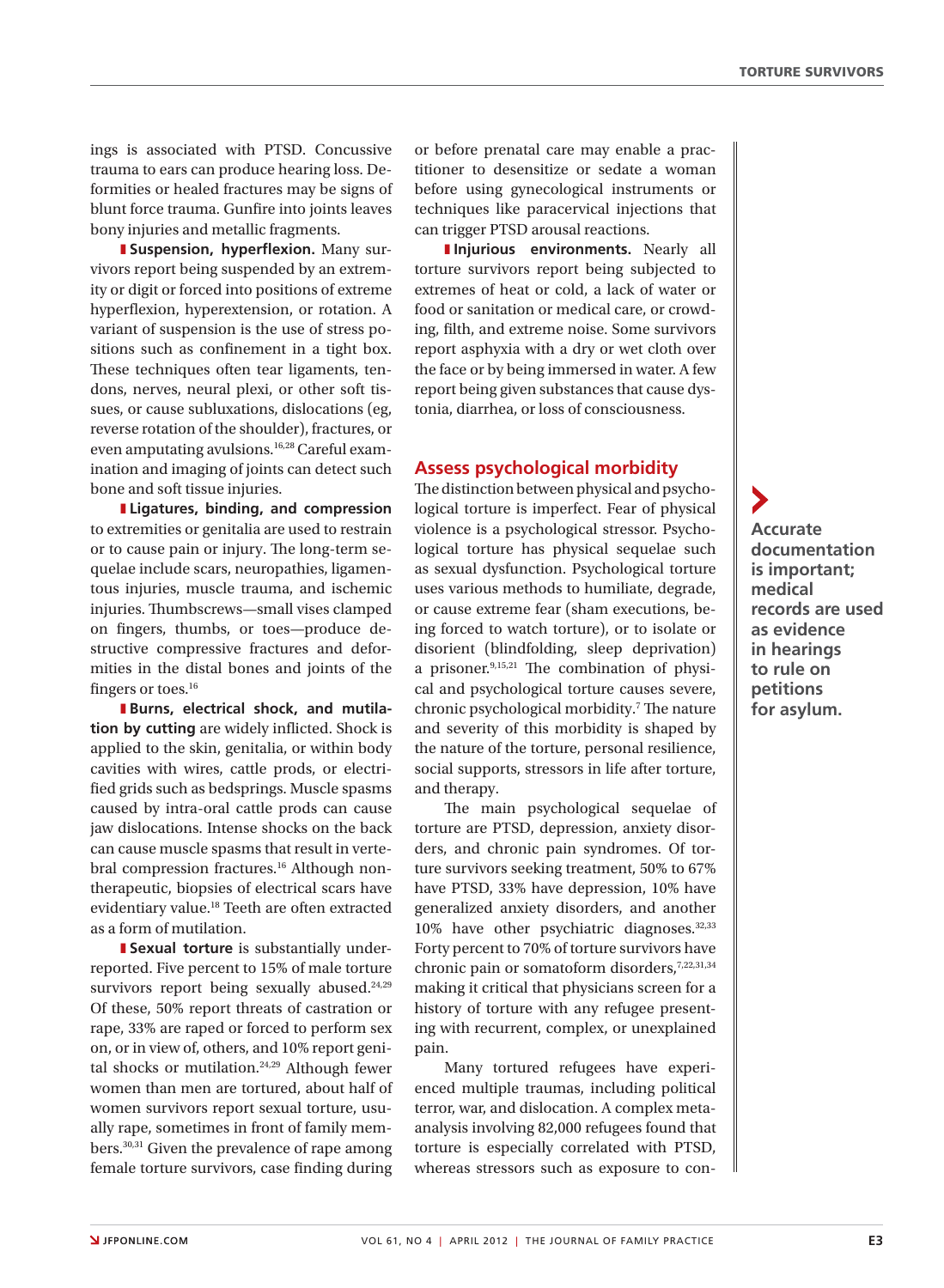flict and displacement were more strongly associated with depression.<sup>35,36</sup>

Researchers have not found correlations between the types, severity, or duration of torture (including physical vs psychological techniques) and the severity of post-torture PTSD or depression.<sup>7,37</sup> Head trauma received during torture may lead to frontal and temporal cortical thinning that is highly associated with post-torture depression.<sup>38</sup> Rape during torture is associated with high levels of chronic distress and sexual dysfunction.30,39,40 Psychological resilience may be somewhat more robust in individuals who expected to be tortured.<sup>21</sup>

The social situation of resettled refugees affects the severity of psychiatric distress in torture survivors. Two large studies found that refugees were more distressed if they were institutionalized (in camps or compounds as opposed to homes), feared repatriation, were underemployed, or lacked economic opportunities in their new homeland.35,41 Persistent pain or physical disability related to tissue damage or a superimposed somatoform disorder correlates strongly with persistent psychiatric morbidity.42 Although the intensity of PTSD decreases over years, the core symptom complex often endures and may be disabling.32,37,43

#### **How to connect patients with resources**

The International Rehabilitation Council for Torture Victims (www.IRCT.org) and the Center for Victims of Torture (www.CVT.org) offer links to many torture survivor treatment programs. Other torture treatment centers can be found with Web searches or through international clinics or community organizations serving specific ethnic groups. Treatment programs help clients—many of whom are uninsured and, as non-US nationals, ineligible for public entitlement programs navigate barriers to getting help. Treatment centers must address language barriers between therapists and clients. One caution: In small ethnic communities, translators may know clients and thereby raise fears of lack of confidentiality.

**I**Treatment options. Standard interventions recommended for torture survivors include physical therapy and cognitive behavioral therapy, especially for flashbacks and disabling social avoidance behaviors that are part of PTSD.7 Narrative exposure therapy, a brief psychotherapy in which the patient repeatedly retells and re-experiences painful events, shows promise.44,45 Psychological care for depression and anxiety, interdisciplinary pain desensitization, psychosocial supports, and assistance with asylum petitions are also important. The lack of validated torture survivor treatments reflects a paucity of research on this issue. It does not mean that standard effective therapies for PTSD or depression are ineffective.  $^{\rm 32,46}$  It is reasonable to assume that inadequate treatment of PTSD, depression, and pain disorders magnifies and prolongs the personal, familial, and social cost of torture sequelae.

**Following through on medical documentation.** About 41,000 people, nearly all from countries where torture is common, sought asylum from persecution in the United States in 2011.47 The United States grants asylum if an otherwise eligible immigrant can establish a "significant possibility" of future persecution on account of race, religion, nationality, membership in a particular social group, or political opinion.48 This is a government determination, not a medical certification. A study of 2400 asylum seekers found that 90% who had medical documentation of past torture were granted asylum, compared with just 37% of those lacking such medical support.<sup>49</sup> **JFP** 

#### **Correspondence**

Steven H. Miles, MD, Center for Bioethics, N504 Boynton, 410 Church Street SE, Minneapolis, MN 55455; Miles001@ umn.edu

#### References

- 1. Rejali D. *Torture and Democracy*. 1st ed. Princeton, NJ: Princeton University Press; 2007.
- 2. Crosby SS, Norredam M, Paasche-Orlow MK, et al. Prevalence of torture survivors among foreign-born patients presenting to an urban ambulatory care practice. *J Gen Intern Med*. 2006;21:

#### 764-768.

- 3. Eisenman D, Keller A, Kim G. Survivors of torture in a general medical setting: how often have patients been tortured and how often is it missed? *West J Med*. 2000;172:301-304.
- 4. United States Department of Justice. Survivors of politically moti-

**The main psychological sequelae of torture are PTSD, depression, anxiety disorders, and chronic pain syndromes.**